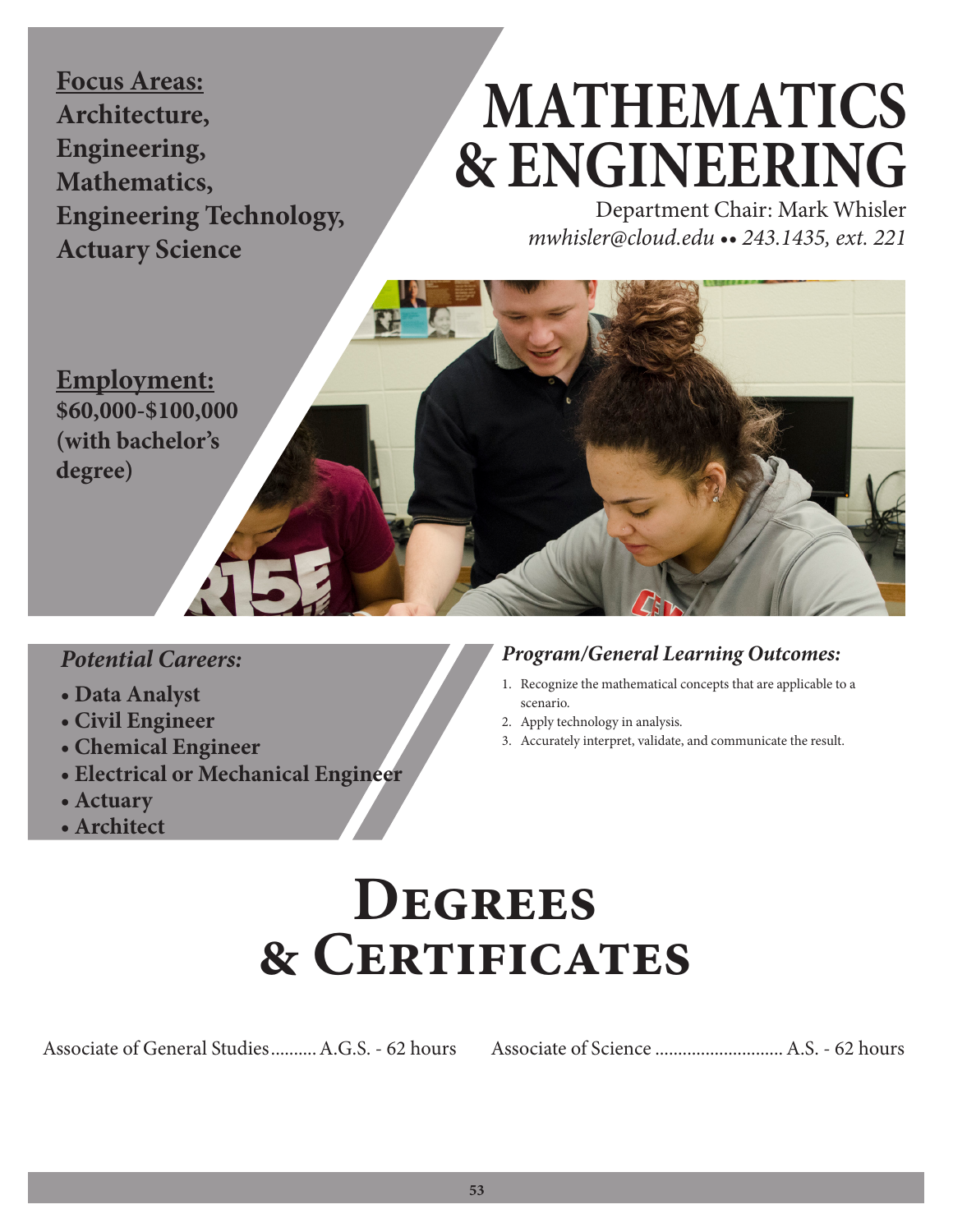### Mathematics and Engineering

### Associate of General Studies

62 Hours

| <b>Required General Education Courses</b>                                                                                                       |                                                   |   | $25$ cr |
|-------------------------------------------------------------------------------------------------------------------------------------------------|---------------------------------------------------|---|---------|
| Communication Requirement<br>CM101 English Composition I (3 cr)<br>CM115 Public Speaking (3 cr) or<br>CM240 Interpersonal Communications (3 cr) |                                                   | 6 |         |
| Mathematics Requirement<br>Mathematics General Education Course or<br>MA110 Intermediate Algebra (3 cr)                                         |                                                   | 3 |         |
| Humanities Requirement<br>Art<br>Music<br>Theatre<br>Foreign Language                                                                           | Humanities<br>Literature<br>Philosophy<br>History | 3 |         |
| Social/Behavioral Science Requirement<br>Economics<br>Psychology<br>Sociology                                                                   | Anthropology<br>Political Science<br>Geography    | 3 |         |
| Humanities or Social Science Requirement<br>(Must be from second area)                                                                          |                                                   | 3 |         |
| Natural Science Requirement<br>Physical Science w/lab or<br>Biological Science w/lab                                                            |                                                   | 4 |         |
| Open General Education Elective                                                                                                                 |                                                   | 3 |         |



|              | <b>Required Mathematics and Engineering Courses</b> |                | 13 cr            |
|--------------|-----------------------------------------------------|----------------|------------------|
| MA112        | Trigonometry                                        | 3              |                  |
| MA120        | Analytic Geometry and Calculus I                    | 5              |                  |
| MA121        | Analytic Geometry and Calculus II                   | 5              |                  |
|              |                                                     |                |                  |
|              | <b>Elective Courses</b>                             |                | 18 <sub>cr</sub> |
|              | Math                                                |                |                  |
| MA122        | Analytic Geometry and Calculus III                  | 5              |                  |
| MA123        | Differential Equations                              | 4              |                  |
| MA220        | Cooperative Education Internship                    | $\overline{2}$ |                  |
|              | Science                                             |                |                  |
| SC104        | Geology                                             | 4              |                  |
| SC107        | Meteorology                                         | 4              |                  |
| <b>SC131</b> | Chemistry I                                         | 5              |                  |
| SC132        | Chemistry II                                        | 5              |                  |
| SC140        | College Physics I                                   | 5              |                  |
| SC141        | College Physics II                                  | 5              |                  |
| SC142        | <b>University Physics I</b>                         | 5              |                  |
| SC143        | University Physics II                               | 5              |                  |
| SC151        | Principles of Biology II                            | 5              |                  |
|              |                                                     |                |                  |
|              | <b>Business</b>                                     |                |                  |
| <b>BE100</b> | <b>Introduction to Business</b>                     | 3              |                  |
| BE153        | Personal Finance                                    | 3              |                  |
| <b>BE160</b> | <b>Business Accounting</b>                          | 3              |                  |
| <b>BE170</b> | <b>Business Statistics</b>                          | 3              |                  |
|              | <b>Additional Electives</b>                         |                |                  |
| <b>CS108</b> | <b>Computer Applications</b>                        | 3              |                  |
| CS155        | Networking and Computer Technology                  | 3              |                  |
| CA221        | Job Search                                          | 1              |                  |
| <b>SE100</b> | Intro to Solar Energy                               | 3              |                  |
| <b>UA100</b> | Intro to sUAS                                       | 3              |                  |
| WE100        | Introduction to Wind Energy                         | 3              |                  |
|              | <b>Life Skills</b>                                  |                |                  |
| <b>BE139</b> | <b>Basic Personal Finance</b>                       | 1              |                  |
| BE210        | Leadership Development                              | 3              |                  |
| MG102        | Introduction to Entreneurship                       | 3              |                  |
| PE250        | <b>Stress Management</b>                            | 3              |                  |
| SS106        | Marriage and Family                                 | 3              |                  |
|              |                                                     |                |                  |
|              | <b>Open Electives</b>                               | 6 cr           |                  |